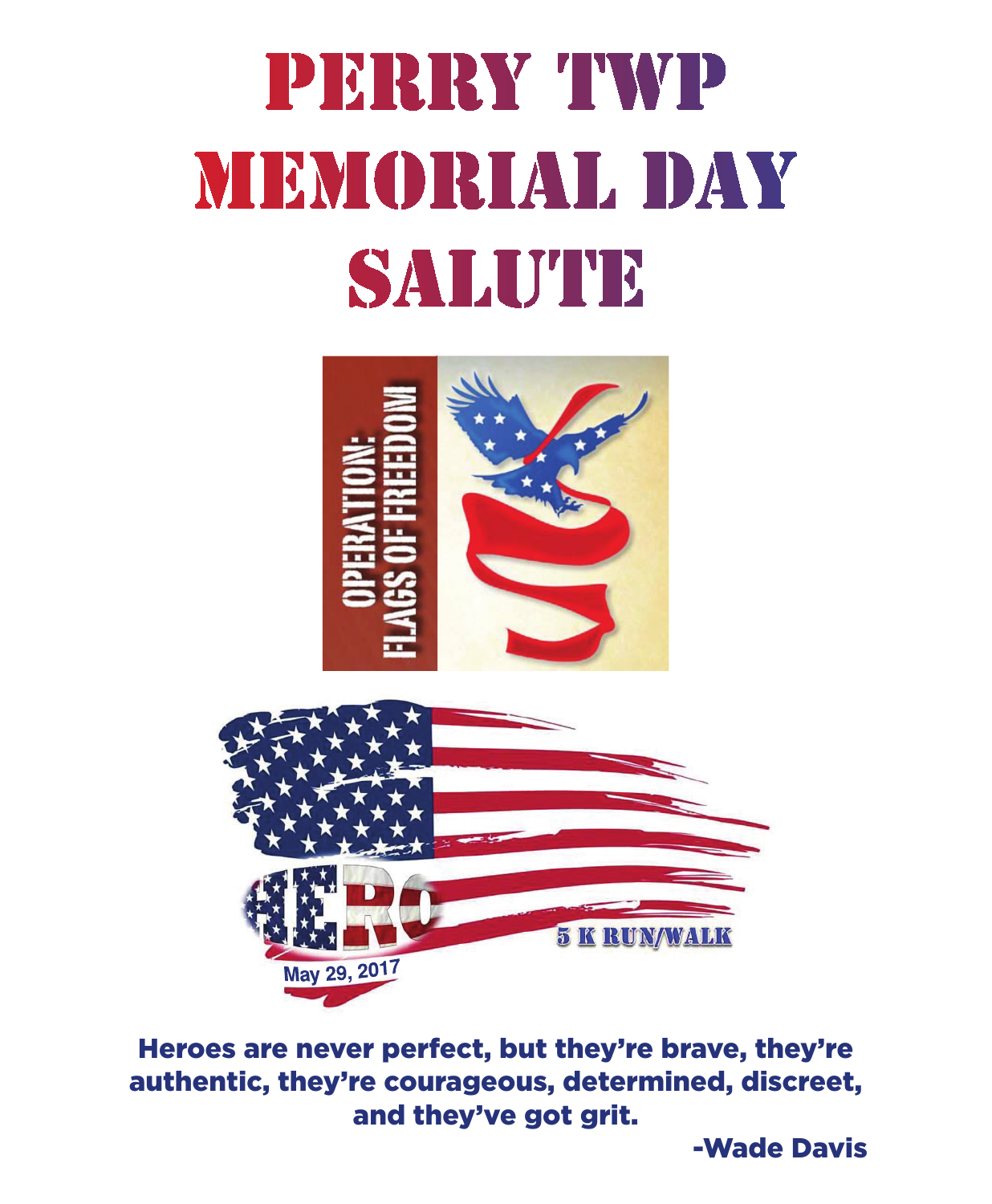### SPONSORSHIP SALUTE **2017 – HERO 5K RUN/WALK**

#### **GOLD SPONSOR**

Aqua Ohio McKinley Eagles #2370

#### **SILVER SPONSORS**

J.T. Babish Renee Martin Young Truck Sales KLA Risk Consulting Waikem Auto Group Perry Heights Baseball Burnham and Flowers Cynthia and David Dieck Attorney Richard E. Dobbins Design Restoration Company Mr. Dan Ford – Edward Jones Investments

#### **BRONZE SPONSORS**

Hosner Carpet Beaver Excavating Orion Construction H.R.N. Construction Sutphen Corporation American Legion Post #221 American Legion Riders Post 221 Dr. Charles Yang – Perry Chiropractic

#### **HERO HONOR ROLL**

Marsha Funk Flowers by Pat Mr. Steve Johnson Pam and Tom Wilsey Connie and Doug Fink Nancy and Dick White Commissioner Bill Smith Caroline and Jim DeLucas Safety Resources Company of Ohio

#### **SPECIAL THANKS**

Anytime Fitness – Perry Township Performance Health Inc. – Biofreeze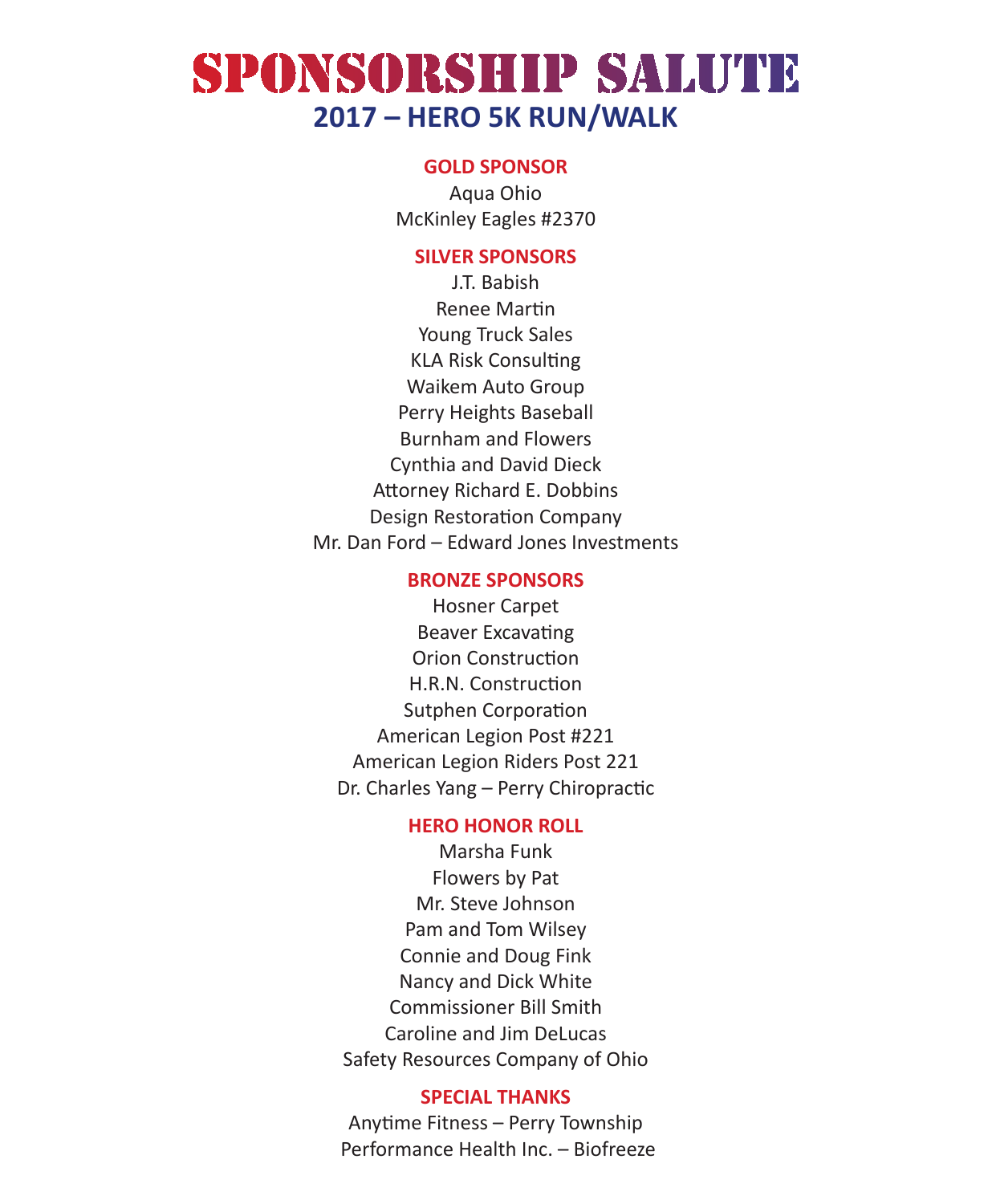### A DEBT THAT CANNOT **BE REPAID**

In a country that most would struggle to find a map, in a compound that few possess the courage to enter, men from my previous life took the fight to our enemy.

In that compound, they found men that pray five times a day for your destruction. Those men don't know me, they don't know you, and they don't know America. They don't understand our compassion, our freedoms, and our tolerance. I know it may seem as if those things are currently missing, but they remain, and I know they will return. Our capacity for them is boundless, and is only dwarfed by their hatred for you. They don't care about your religious beliefs; they don't care about your political opinions. They don't care if you sit on the left or the right, liberal or conservative, pacifist or a warrior. They don't care how much you believe in diversity, equality, or freedom of speech.

I'm sorry that you have never smelled the breath of a man who wants to kill you. I am sorry that you have never felt the alarm bells ringing in your body, the combination of fear and adrenaline, as you move toward the fight, instead of running from it. I am sorry you have never heard someone cry out for help, or cried out for help yourself, relying on the courage of others to bring you home. I am sorry you have never tasted the salt from your own tears, as you stand at flag draped coffins, burying men you were humbled to call your friends. I don't wish those experiences on you, but I wish you had them. It would change the way you act, it would change the way you value, it would change the way you appreciate. You become quick to open your eyes, and slow to open your mouth.

Most will never understand the sacrifice required keeping men from the compound away from our doorstep, but it would not hurt you to try. It would not hurt you to take a moment to respect the sacrifices that others make on your behalf, whether they share your opinions or not. It would not hurt you to take a moment to think of the relentless drain on family, friends, and loved ones that are left behind. Ideas are not protected by words. Paper may outline the foundation and principles of this nation, but it is blood that protects it.

In that compound, a man you have never met gave everything he had, so that YOU have the freedom to think, speak, and act however you choose. He went there for all of us, whether you loved him, or hated what he stood for. He went there to preserve the opportunity and privileges to believe, to be, and to become want we want. This country, every single person living inside of its borders and under the banner of its flag, owes that man. We owe that man everything. We owe him the respect that his sacrifice deserves.

Thank you, is not saying enough. We send our best, and lose them, in the fight against the worst this world has to offer. If you want to respect and honor their sacrifice, it needs to be more than words. You have to live it.

Take a minute and look around. Soak it in, all of it. The good, the bad, and the ugly. You have the choice, every day, as to which category you want to be in, and which direction you want to move. You have that choice, because the best among us, the best we have ever had to offer, fought, bled, and died for it.

Don't ever forget it.

Unknown Navy Seal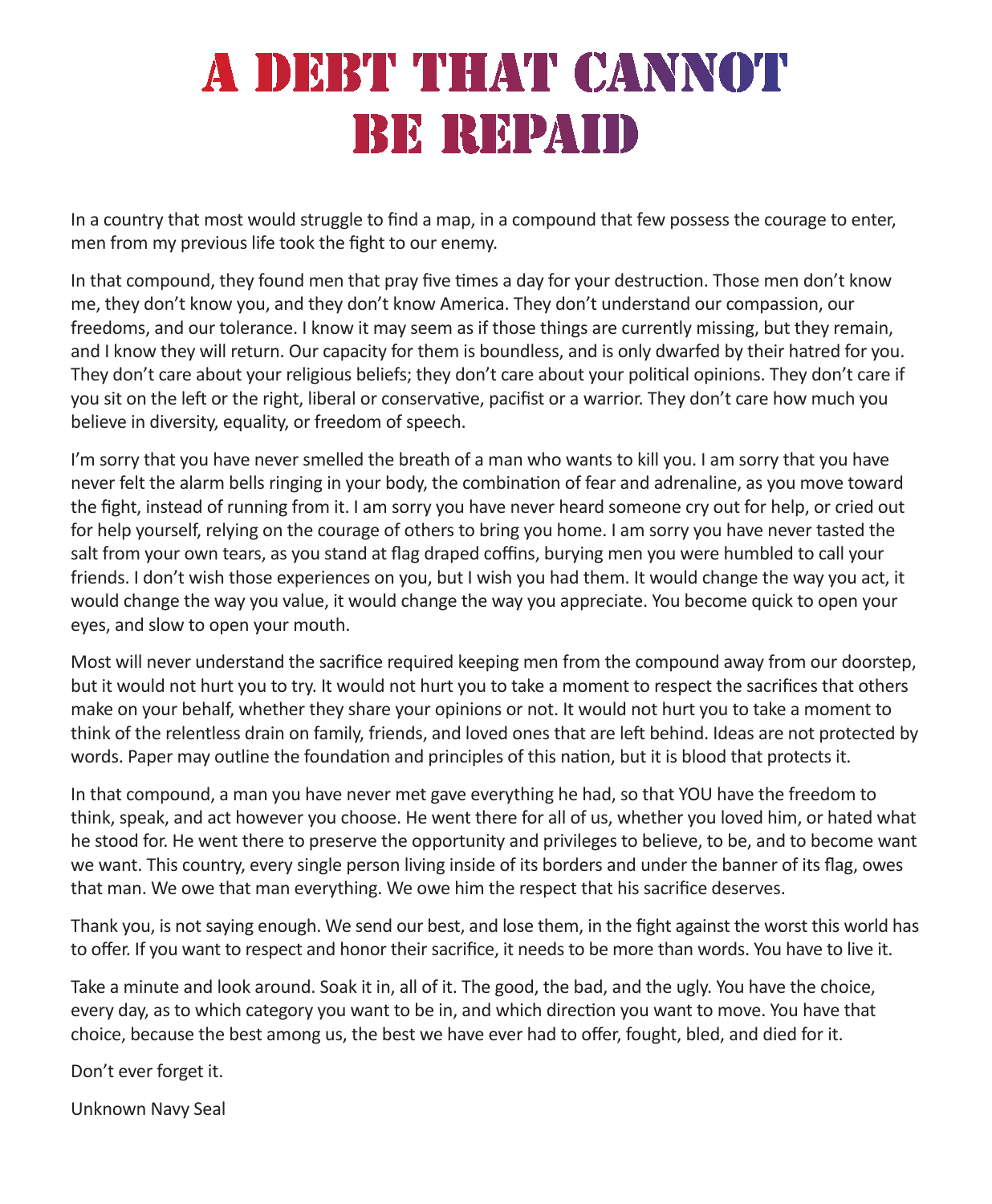### THE U.S. MARINE CORPS DRESS BLUES UNIFORM

With the raising of two battalions by the Continental Congress, the United States Marine Corps came into existence on November 10, 1775. Throughout its long history, the USMC has distinguished itself in part with distinct uniforms.

The iconic dark blue cloth associated with the modern day Marine Corps didn't appear until 1798. The first official uniform guides required coats made of dark blue broadcloth with red facing. Instead of regular buttons, the coats featured brass naval buttons.

One of the most iconic features of the blue dress uniform is the scarlet blood stripe that runs down the outer seam of each pant leg. This style is reserved for Marines at the rank of corporal or above; the stripe increases in width for officers and general officers. The stripe is subject to much speculation in regards to its origin. The story most commonly handed down from drill instructors to recruits is that it signifies a great sacrifice in the Marine Corps' history. Supposedly, in 1847, the majority of a force of Marines was cut down attempting to storm Chapultepec, a castle in Mexico City. The first truly red trouser stripe for officers and noncommissioned officers were added to the uniform in 1892.

The gold buttons worn on the dress blue coat feature one of the earliest Marine Corps emblems – the eagle and anchor with an arc of 13 stars – and have been a part of the uniform since 1804, making them the oldest military insignia in continued use. In 1868, the current emblem of the Marine Corps – the eagle, globe

and anchor was adopted. The eagle does, in fact, represent the proud nation the Corps defends. The globe represents its worldwide presence; and the anchor points to the Marine Corps' naval heritage and its ability to access any coastline in the world. Together, the eagle, globe and anchor symbolize the commitment of the Corps to defend this nation, in the air, on land and at sea.

The standing collar worn by both officers and enlisted represents the high leather stock, or collar, worn by Marines throughout the early 19th century. This stock did inspire the nickname "leatherneck."

Embroidered into the top of a Marine officer's hat, called a "cover" by Marines, is an ornate cross-shaped braid. The quatrefoil dates back to the early 19th century. Marine lore has it that during ship-to-ship fighting in the War of 1812, Marine officers wore a rope cross on their covers to distinguish themselves to their own sharpshooters high in the ship's riggings.

Whether you want to call it a sabre or a saber, the sword is the oldest weapon still in use by the U.S. Military. Marine sergeants have carried swords from the earliest days of the Corps, and used them in the field through the Civil War. The current Marine NCO sword, carried for parade and ceremony by enlisted Marines above the rank of corporal, was authorized by the sixth commandant of the Marine Corps, Colonel Harris.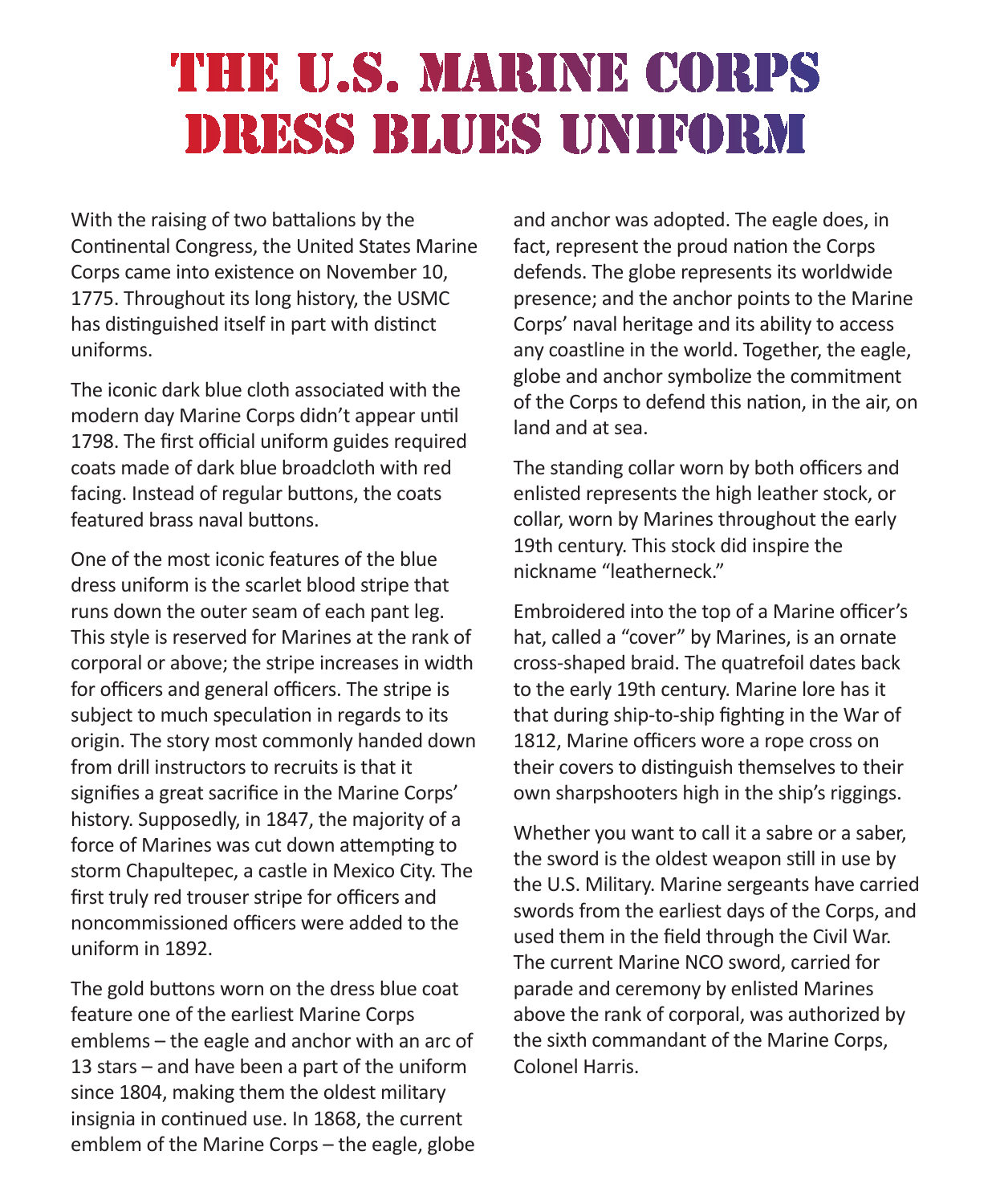## MEDAL OF HONOR RECIPIENT

#### **Staff Sergeant Leroy A. Petry - United States Army Ranger (Retired)**

For conspicuous gallantry and intrepidity at the risk of his life above and beyond the call of duty in action with an armed enemy in the vicinity of Paktya Province, Afghanistan, on May 26, 2008. As a Weapons Squad Leader with Company D, 2nd Battalion, 75th Ranger regiment. While crossing a courtyard, Staff Sergeant Petry and another Ranger were engaged and wounded by automatic weapons fire from enemy fighters. Still under fire, and wounded in both legs, Staff Sergeant Petry led the other Rangers to cover. The enemy quickly responded by maneuvering closer and throwing grenades. The first grenade explosion knocked his two fellow Rangers to the ground and wound both with shrapnel. A second grenade then landed only a few feet away from them. Staff Sergeant Petry, unhesitatingly and with complete disregard for his safety, deliberately and selflessly moved forward, picked up the grenade, and in an effort to clear the immediate threat, threw the grenade away from his fellow Rangers. As he was releasing the grenade it detonated, amputating his right hand at the wrist and further injuring him with multiple shrapnel wounds.

Staff Sergeant Petry was born in New Mexico in 1979. In September 1999, Petry enlisted in the United States Army. He has deployed eight times in support of overseas contingency operations with two tours to Iraq and six tours to Afghanistan.

Petry has been awarded two Bronze Star Medals, a Purple Heart, three Army Commendation Medals, two Army Achievement Medals, Valorous Unit Award, National Defense Service Medal, Afghanistan Campaign Medal with Combat Star, Iraq Campaign Medal with Combat Star, Global War on Terrorism Service Medal and Global War on Terrorism Expeditionary Medal. Petry and his wife have four children.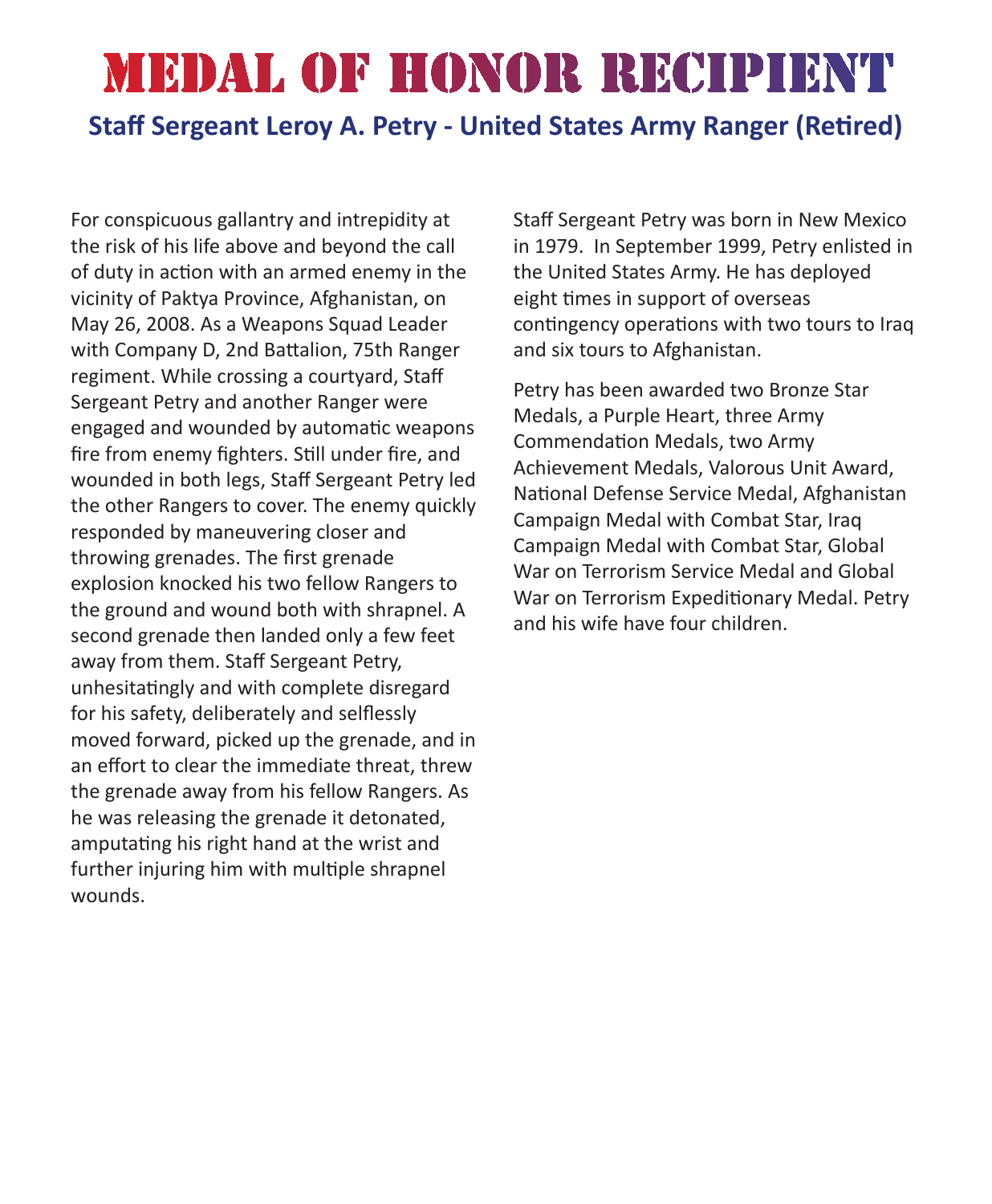## ORIGIN OF THE MILITARY **HAND SALUTE**

No one knows the precise origin of today's military hand salute. Most sources speculate the roots to this time honored tradition date as far back as the Roman Times when assassins were common. It is believed the raising of the right hand (weapon hand) was a gesture to show that you were not shielding any type of weapon.

One romantic legend has it that today's military salute descended from the medieval knight's gesture of raising his visor to reveal his identity as a courtesy on the approach of a superior. Another version is that it symbolizes a knight's shielding his eyes from the dazzling beauty of some high-born lady sitting in the bleachers of the tournament.

The following explanation of the origin of the hand salute is perhaps closest to the truth: it was a long-established military custom for juniors to remove their headgear in the presence of superiors. In the British Army as late as the American Revolution, a soldier saluted by removing his hat. But with the advent of more cumbersome headgear in the 18th and 19th centuries, the act of removing one's hat was gradually converted into the simpler gesture of grasping the visor, and issuing a courteous salutation. From there it finally became conventionalized into something resembling our modern hand salute.

A salute is a privileged gesture which shows a sign of trust and respect among soldiers. In the military, the subordinate always salutes first. In the military, salute is always rendered for the following:

- US National Anthem, "To the Color", "Hail to the Chief", or playing of any foreign national anthem
- When national colors are uncased outdoors
- Ceremonial occasions
- Ceremonial reveille and retreat
- Raising and lowering of the flag
- When honors are sounded
- Pledge of Allegiance outdoors
- When rendering reports
- When turning over control of formations

Individuals entitled to a Salute:

- Presidents of the United States
- Commissioned and Warrant Officers
- All Medal of Honor Recipients
- Officers of Allied Foreign Countries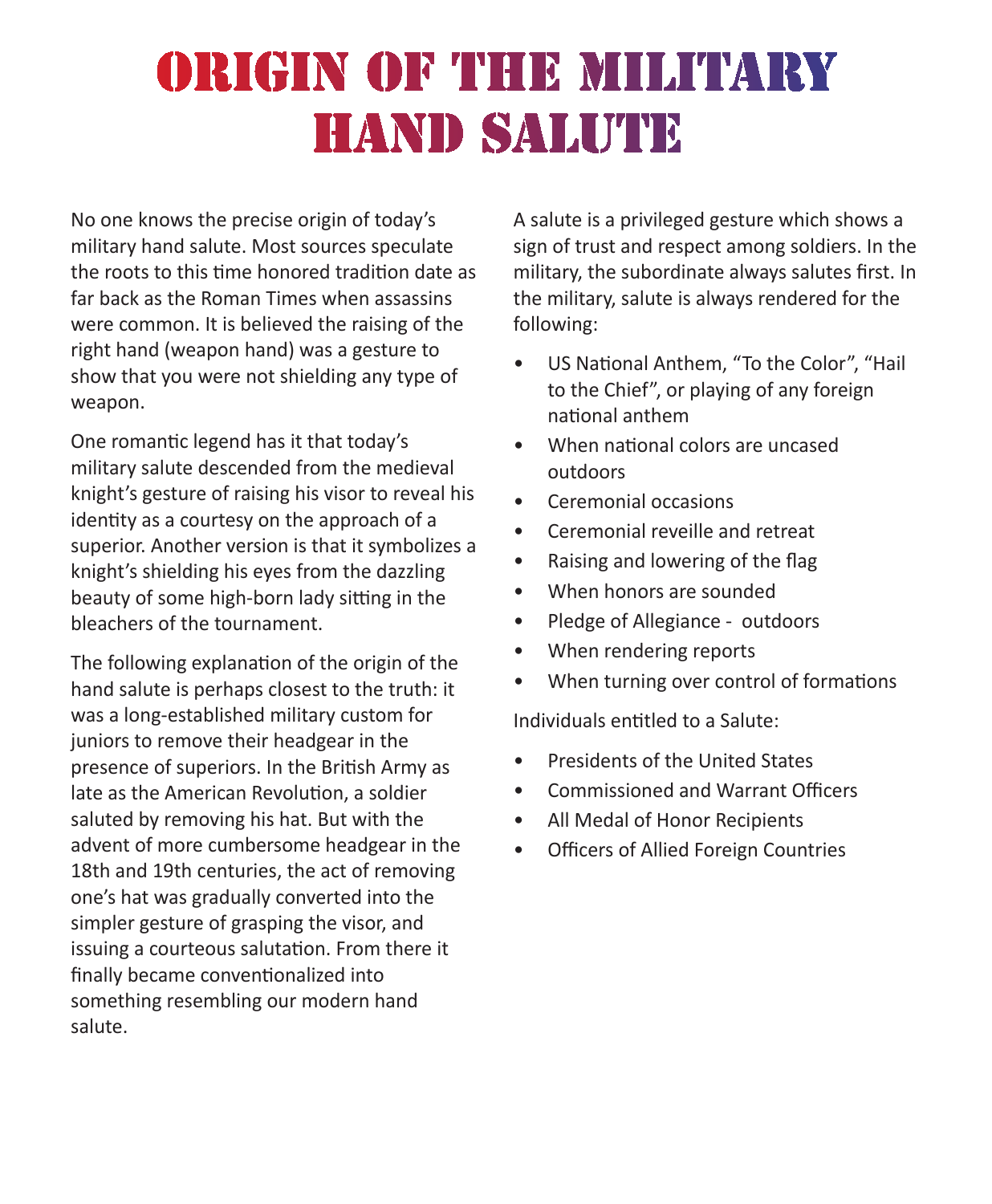### **SEMPER FI**

The Marine Corps adopted "Semper Fidelis" as its official motto in 1883 on the initiative of Colonel Charles McCawley, the 8th Commandant of the Marine Corps. Translated from Latin, "Semper Fidelis" means "Always Faithful". U.S. Marines use an abbreviated verbal version, "Semper Fi", to voice loyalty and commitment to their Marine comrades-in-arms.

The earliest definitively recorded use of Semper Fidelis is as the motto of the French town of Abbeville since 1369. The Marine Corps shares its motto with England's Devonshire Regiment, the 11th Foot, one of the senior infantry regiments of the British Army, whose sobriquet is the "the Bloody Eleventh" and whose motto is also Semper Fidelis.

What is left unsaid in the motto is also notable. The phrase is "Always Faithful." It isn't "Sometimes Faithful." Nor is it "Usually Faithful," but Always. It is non negotiable. It is not relative, but absolute.

"Semper Fi. This does misrepresent the phrase; it simply symbolizes the ability of common people to become part of a brotherhood that demands more of its members than any other comparable group in the world.

There were three mottos prior to Semper Fidelis including *Fortitudine* (meaning "with courage") antedating the War of 1812, *Per Mare, Per Terram* ("by sea, by land"; presumably inherited from the British Royal Marines), and, up until 1848, there was also the Marine Hymn motto "To the Shores of Tripoli". However, after the return to Washington of the Marine battalion that took part in the capture of Mexico City, this motto was revised to "From the Halls of the Montezuma to the Shores of Tripoli". "Semper Fidelis" is also the title of the official march of the United States Marine Corps, composed by John Philip Sousa in 1889. On the United States Marine Corps Seal, the symbols of the Eagle, Globe, and Anchor emblem holds a ribbon emblazoned "Semper Fidelis".